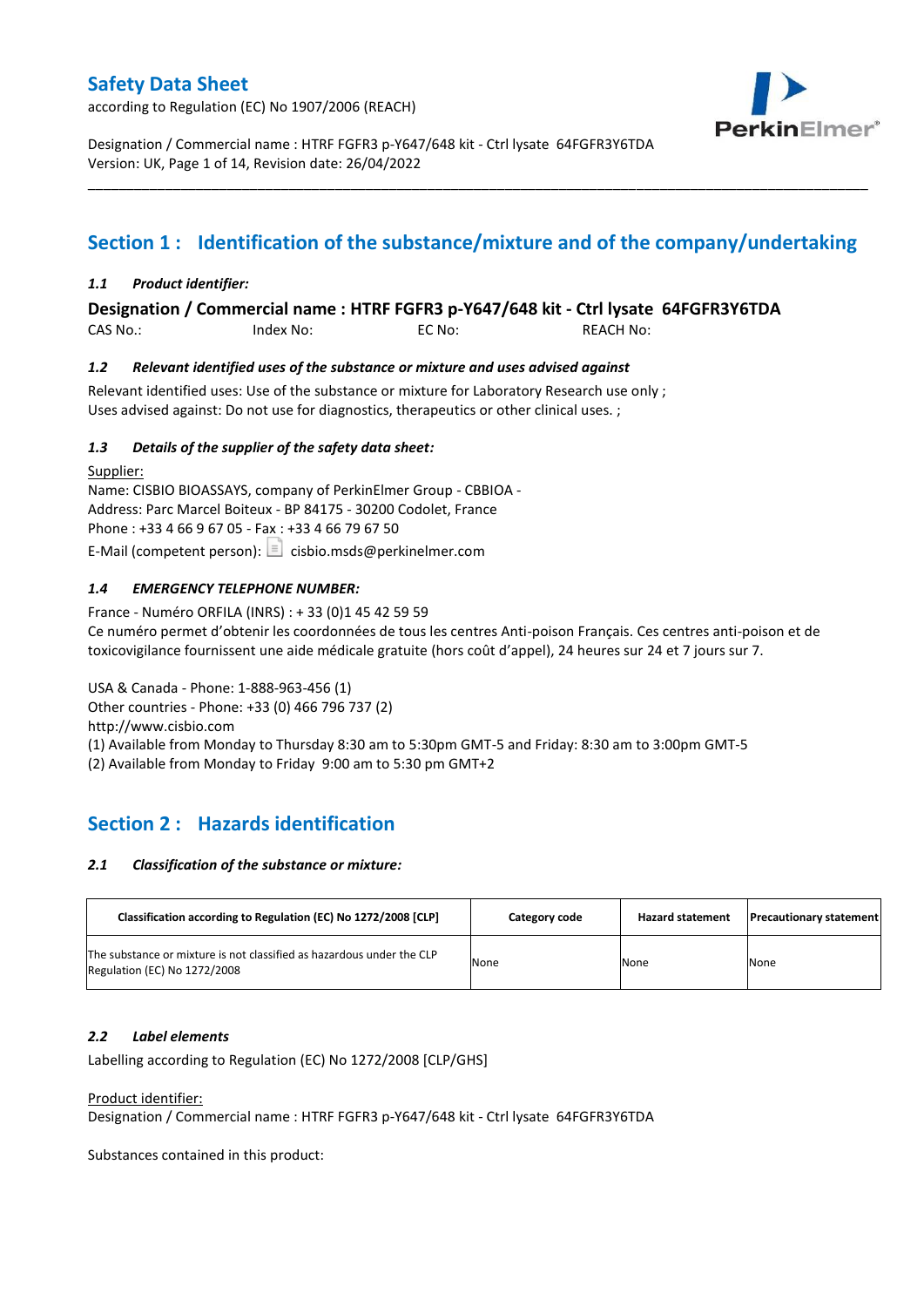according to Regulation (EC) No 1907/2006 (REACH)



Designation / Commercial name : HTRF FGFR3 p-Y647/648 kit - Ctrl lysate 64FGFR3Y6TDA Version: UK, Page 2 of 14, Revision date: 26/04/2022

Hazard pictograms

Signal word:

Hazard and precautionary statements:

#### *2.3 Other hazards*

The mixture contains substances classified as 'Substances of Very High Concern' (SVHC) published by the European CHemicals Agency (ECHA) under article 57 of REACH at levels of 0.1% or higher. This substance or mixture contains no components considered to be either persistent, bioaccumulative and toxic (PBT), or very persistent and very bioaccumulative (vPvB) at levels of 0.1% or higher ; Adverse human health effects and symptoms:

\_\_\_\_\_\_\_\_\_\_\_\_\_\_\_\_\_\_\_\_\_\_\_\_\_\_\_\_\_\_\_\_\_\_\_\_\_\_\_\_\_\_\_\_\_\_\_\_\_\_\_\_\_\_\_\_\_\_\_\_\_\_\_\_\_\_\_\_\_\_\_\_\_\_\_\_\_\_\_\_\_\_\_\_\_\_\_\_\_\_\_\_\_\_\_\_\_\_\_\_\_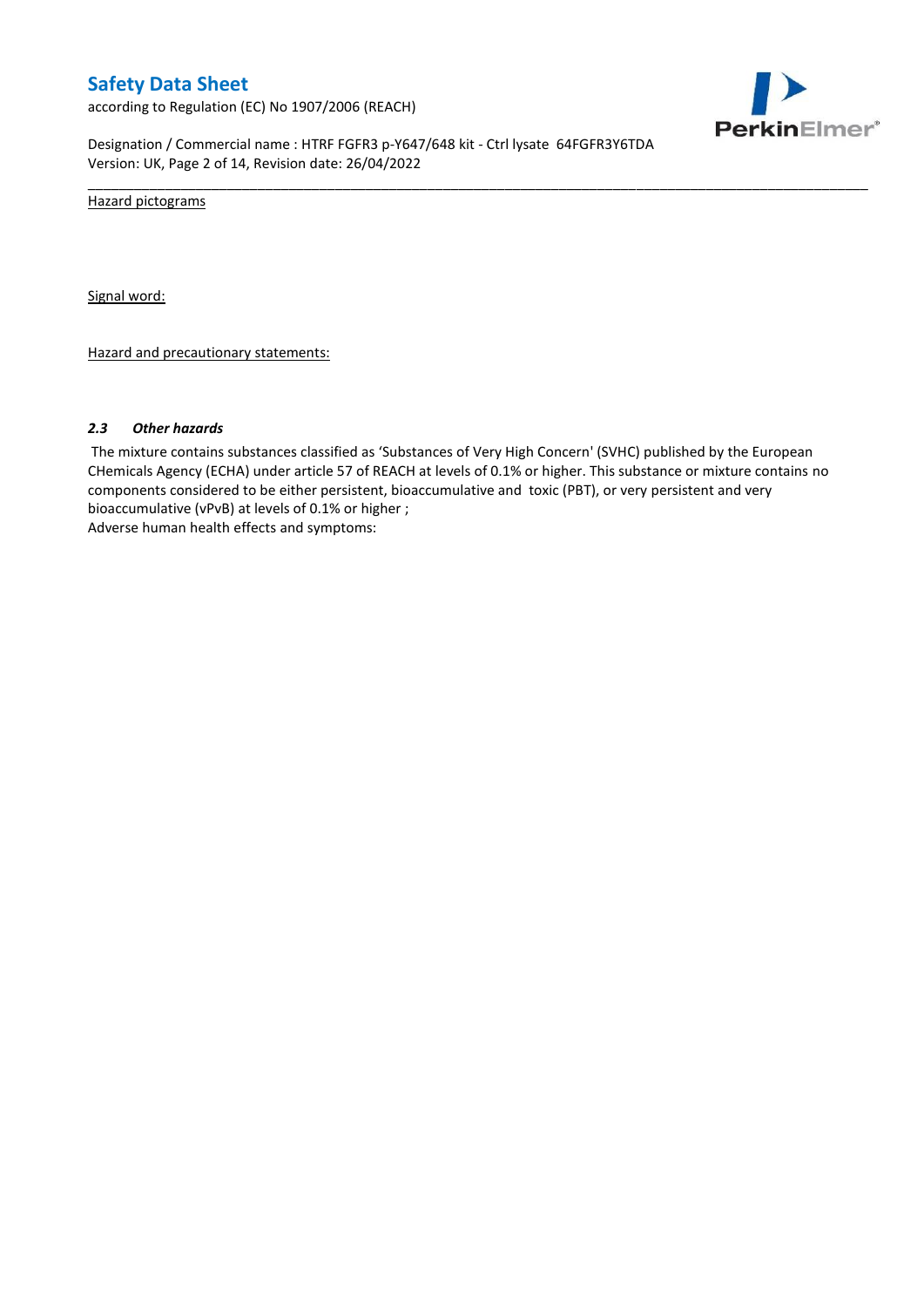according to Regulation (EC) No 1907/2006 (REACH)



Designation / Commercial name : HTRF FGFR3 p-Y647/648 kit - Ctrl lysate 64FGFR3Y6TDA Version: UK, Page 3 of 14, Revision date: 26/04/2022

## **Section 3 : Composition/information on ingredients**

### *3.2 Mixtures*

Hazardous ingredients:

| Substance name                                                                                 | CAS <sub>n</sub> ° | Index n° | EC n°     | <b>Classification according Regulation (EC)</b><br>No. 1272 [CLP]                                                                                                                                                                    | Concentration<br>(%) | <b>SCL</b> | M-factor |
|------------------------------------------------------------------------------------------------|--------------------|----------|-----------|--------------------------------------------------------------------------------------------------------------------------------------------------------------------------------------------------------------------------------------|----------------------|------------|----------|
| $4-(2-$<br>hydroxyethyl)piperazin-1-7365-45-9<br>vlethanesulphonic acid                        |                    |          | 230-907-9 |                                                                                                                                                                                                                                      | < 10%                |            |          |
| Poly(oxy-1,2-ethanediyl),<br>$\alpha$ -[4-(1,1,3,3-<br>tetramethylbutyl)phenyl]-<br>ω-hydroxy- | 9002-93-1          |          |           | Acute toxicity - Acute Tox. 4 - H302 - Oral<br>Hazardous to the aquatic environment -<br>Aquatic Chronic 2 - H411<br>Serious eye damage/eye irritation - Eye<br>Dam. 1 - H318<br>Skin corrosion/irritation - Skin Irrit. 2 -<br>H315 | $< 1\%$              |            |          |

\_\_\_\_\_\_\_\_\_\_\_\_\_\_\_\_\_\_\_\_\_\_\_\_\_\_\_\_\_\_\_\_\_\_\_\_\_\_\_\_\_\_\_\_\_\_\_\_\_\_\_\_\_\_\_\_\_\_\_\_\_\_\_\_\_\_\_\_\_\_\_\_\_\_\_\_\_\_\_\_\_\_\_\_\_\_\_\_\_\_\_\_\_\_\_\_\_\_\_\_\_

Additional information:

Full text of H- and EUH-phrases: see SECTION 16.

## **Section 4 : First aid measures**

#### *4.1 Description of first aid measures*

**General information**:Do not leave affected person unattended. ;

**Following inhalation**: In case of respiratory tract irritation, consult a physician. ;

**Following skin contact**:After contact with skin, wash immediately with water ;

**Following eye contact**:After contact with the eyes, rinse with water with the eyelids open for a sufficient length of time, then consult an ophthalmologist immediately. ;

**Following ingestion**:Do NOT induce vomiting. ;

**Self-protection of the first aider**:

#### *4.2 Most important symptoms and effects, both acute and delayed*

Symptoms:No known symptoms to date. ; Effects:

### *4.3 Indication of any immediate medical attention and special treatment needed*

Notes for the doctor:

## **Section 5 : Firefighting measures**

#### *5.1 Extinguishing media:*

**Suitable extinguishing media**:This product is not flammable. Use extinguishing agent suitable for type of surrounding fire ;

#### *5.2 Special hazards arising from the substance or mixture*

Hazardous combustion products:/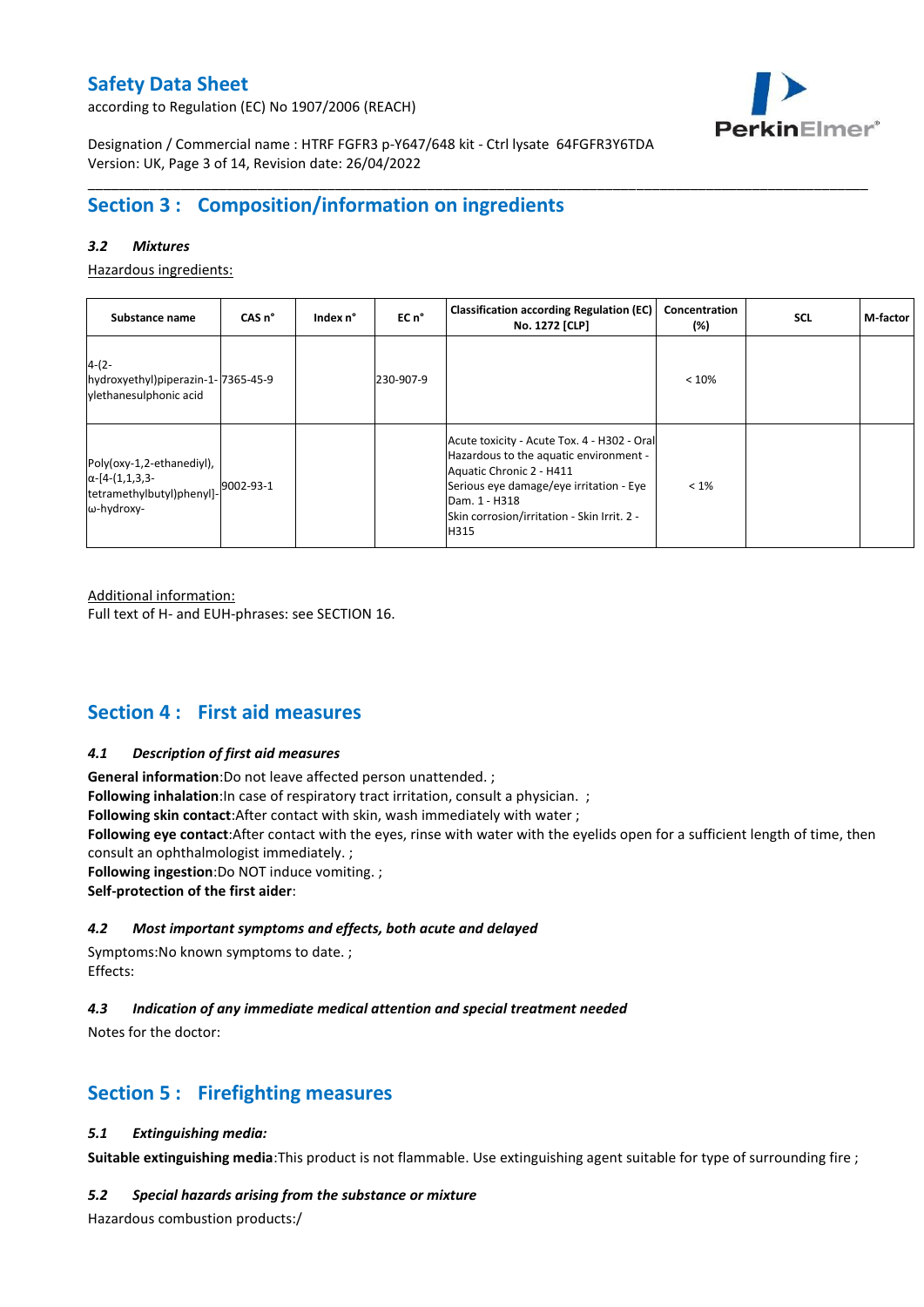according to Regulation (EC) No 1907/2006 (REACH)



Designation / Commercial name : HTRF FGFR3 p-Y647/648 kit - Ctrl lysate 64FGFR3Y6TDA Version: UK, Page 4 of 14, Revision date: 26/04/2022

\_\_\_\_\_\_\_\_\_\_\_\_\_\_\_\_\_\_\_\_\_\_\_\_\_\_\_\_\_\_\_\_\_\_\_\_\_\_\_\_\_\_\_\_\_\_\_\_\_\_\_\_\_\_\_\_\_\_\_\_\_\_\_\_\_\_\_\_\_\_\_\_\_\_\_\_\_\_\_\_\_\_\_\_\_\_\_\_\_\_\_\_\_\_\_\_\_\_\_\_\_

### *5.3 Advice for fire-fighters*

Wear Protective clothing. ;

# **Section 6 : Accidental release measures**

### *6.1 Personal precautions, protective equipment and emergency procedures*

Emergency procedures: Provide adequate ventilation. ;

### *6.2 Environmental precautions*

Do not allow to enter into surface water or drains. ;

### *6.3 Methods and material for containment and cleaning up*

For cleaning up:Suitable material for taking up: Absorbing material, organic ; Other information:

#### *6.4 Reference to other sections*

Additional information:

## **Section 7 : Handling and storage**

### *7.1 Precautions for safe handling*

Protective measures: Advice on safe handling:Avoid contact with skin, eyes and clothes. ; Fire preventions:

Do not eat, drink or smoke in areas where reagents are handled. ; Advice on general occupational hygiene Handle in accordance with good industrial hygiene and safety practice ;

#### *7.2 Conditions for safe storage, including any incompatibilities*

Technical measures and storage conditions: Requirements for storage rooms and vessels:Keep container tightly closed. ; Hints on storage assembly: Materials to avoid: Further information on storage conditions:

#### *7.3 Specific end uses:*

Recommendations on specific end uses: Observe technical data sheet. ;

# **Section 8 : Exposure controls/personal protection**

#### *8.1 Control parameters*

Preliminary remark: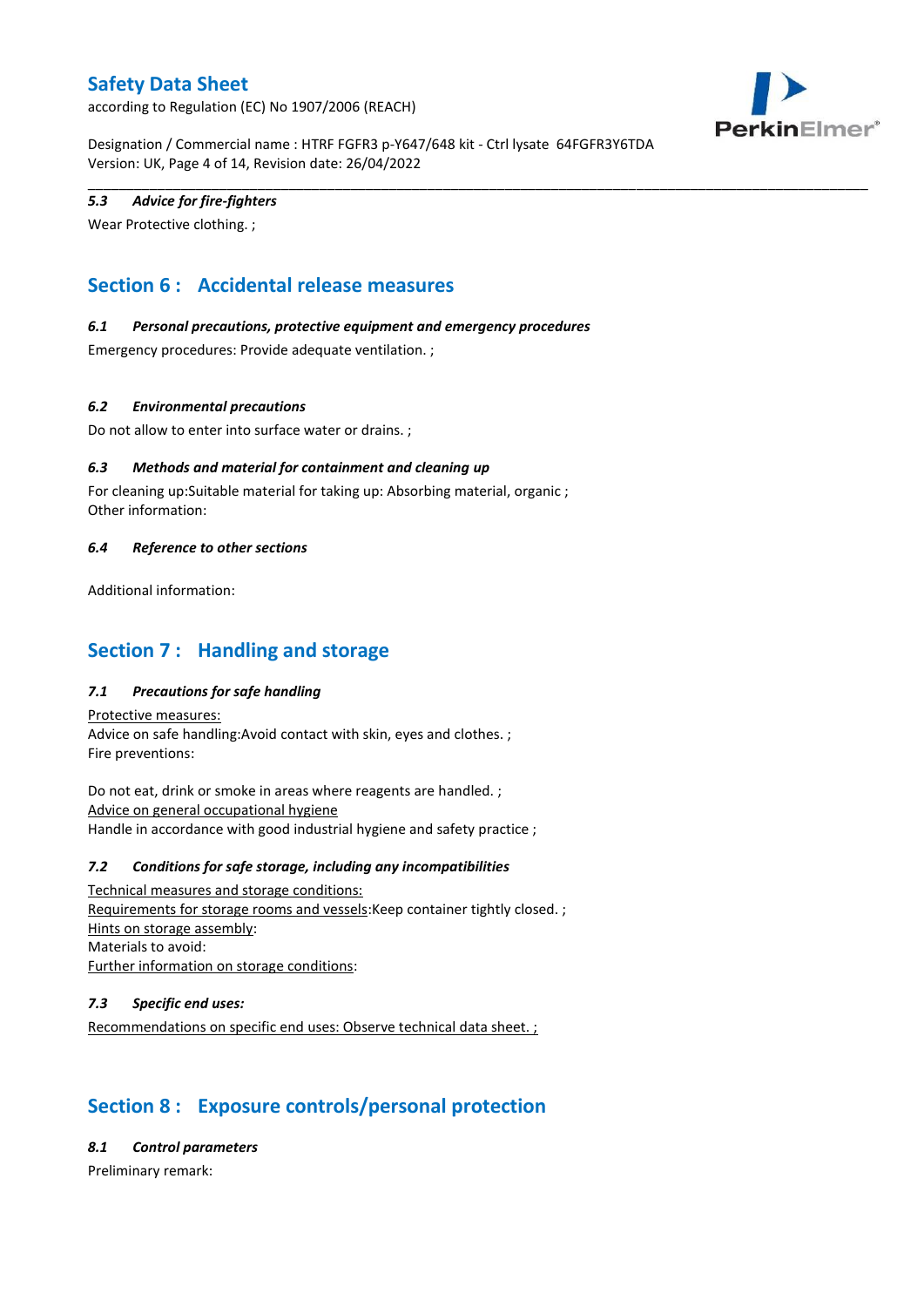according to Regulation (EC) No 1907/2006 (REACH)



Designation / Commercial name : HTRF FGFR3 p-Y647/648 kit - Ctrl lysate 64FGFR3Y6TDA Version: UK, Page 5 of 14, Revision date: 26/04/2022

### 8.1.1 Occupational exposure limits:

• France

| Source:                   |           | Informations relatives à la réglementation VME (France) : ED 984, 07.2012 |               |           |            |           |  |  |  |  |  |  |  |
|---------------------------|-----------|---------------------------------------------------------------------------|---------------|-----------|------------|-----------|--|--|--|--|--|--|--|
| <b>Substance</b>          | EC-No.    | CAS No                                                                    | $VLE$ (mg/m3) | VLE (ppm) | VME(mg/m3) | VME (ppm) |  |  |  |  |  |  |  |
| 7365-45-9 / 230-<br>907-9 | 230-907-9 | 7365-45-9                                                                 |               |           |            |           |  |  |  |  |  |  |  |

\_\_\_\_\_\_\_\_\_\_\_\_\_\_\_\_\_\_\_\_\_\_\_\_\_\_\_\_\_\_\_\_\_\_\_\_\_\_\_\_\_\_\_\_\_\_\_\_\_\_\_\_\_\_\_\_\_\_\_\_\_\_\_\_\_\_\_\_\_\_\_\_\_\_\_\_\_\_\_\_\_\_\_\_\_\_\_\_\_\_\_\_\_\_\_\_\_\_\_\_\_

#### • Spain

| Source:                   | <b>June 2015</b> | Limites de Exposicion Profesional para Agentes Quimicos en Espana<br>Instituto Nacional de Seguridad e Higiene en el Trabajo |                  |              |                  |              |  |  |  |  |  |  |
|---------------------------|------------------|------------------------------------------------------------------------------------------------------------------------------|------------------|--------------|------------------|--------------|--|--|--|--|--|--|
| <b>Substance</b>          | EC No.           | CAS No                                                                                                                       | $VLA-EC$ (mg/m3) | VLA-EC (ppm) | $VLA-ED (mg/m3)$ | VLA-ED (ppm) |  |  |  |  |  |  |
| 7365-45-9 / 230-<br>907-9 | 230-907-9        | 7365-45-9                                                                                                                    |                  |              |                  |              |  |  |  |  |  |  |

### **•** Germany

| Source:               | TRGS 900, June 2015, BAuA |           |               |           |
|-----------------------|---------------------------|-----------|---------------|-----------|
| <b>Substance</b>      | EC No.                    | CAS No    | $AGW$ (mg/m3) | AGW (ppm) |
| 7365-45-9 / 230-907-9 | 230-907-9                 | 7365-45-9 |               |           |

- Italia
- Greece
- UK
- OSHA (USA)

| Source:              |           |           |                                                                            | Occupational Safety and Health Administration (OSHA) Permissible Exposure Limits (PELS) from 29 CFR 1910.1000 |                                                                      |                                                                        |
|----------------------|-----------|-----------|----------------------------------------------------------------------------|---------------------------------------------------------------------------------------------------------------|----------------------------------------------------------------------|------------------------------------------------------------------------|
| Substance            | EC-No.    | CAS-No    | <b>OSHA Permissible</b><br><b>Exposure Limit (PEL)</b><br>8-hour TWA (ppm) | <b>OSHA Permissible</b><br><b>Exposure Limit (PEL) 8-</b><br>hour TWA (mg/m3)                                 | <b>OSHA Permissible</b><br><b>Exposure Limit (PEL)</b><br>STEL (ppm) | <b>OSHA Permissible</b><br><b>Exposure Limit (PEL)</b><br>STEL (mg/m3) |
| 7365-45-9 / 230-907- | 230-907-9 | 7365-45-9 |                                                                            |                                                                                                               |                                                                      |                                                                        |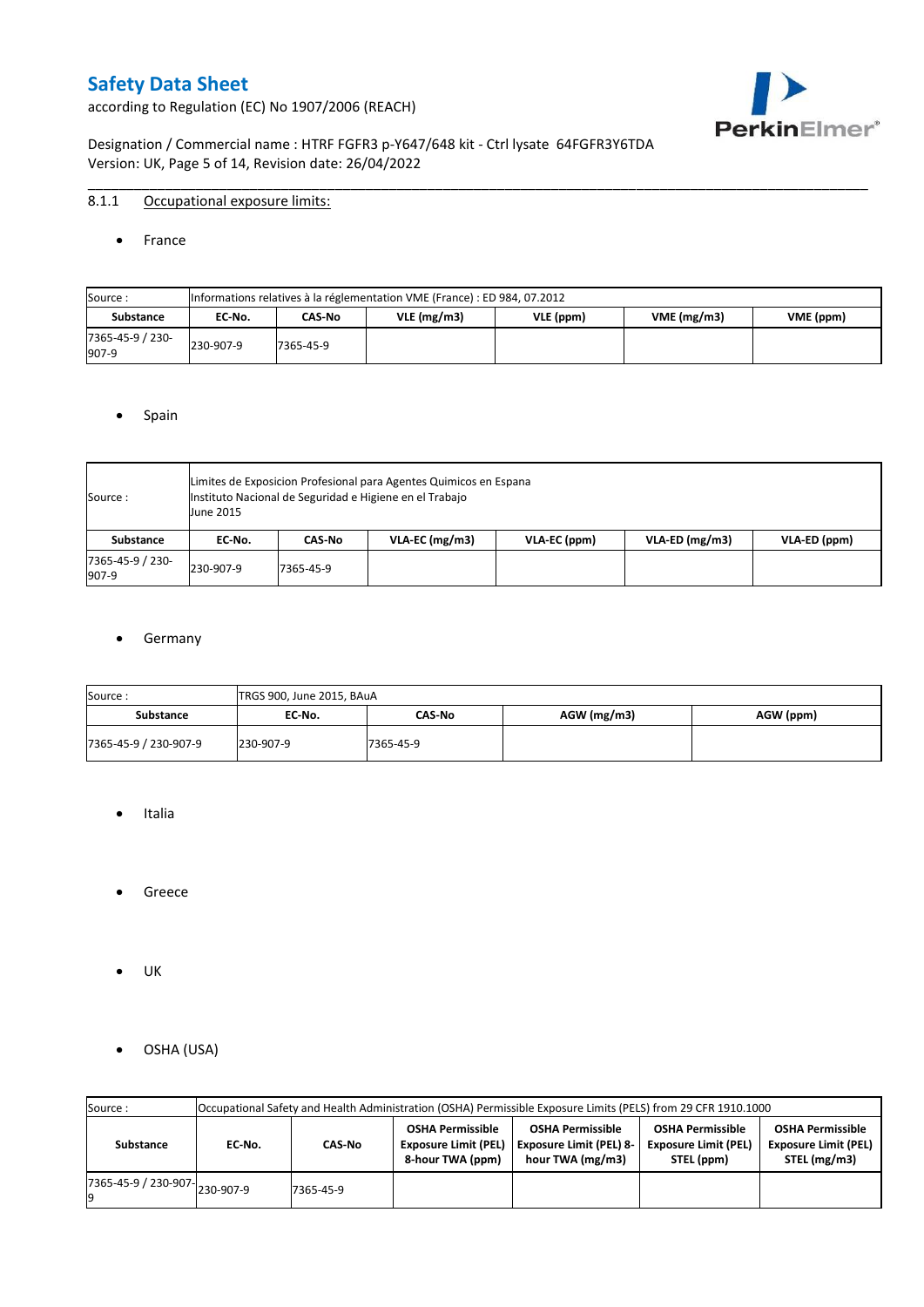PerkinElmer®

according to Regulation (EC) No 1907/2006 (REACH)

Designation / Commercial name : HTRF FGFR3 p-Y647/648 kit - Ctrl lysate 64FGFR3Y6TDA Version: UK, Page 6 of 14, Revision date: 26/04/2022

### 8.1.2 Biological limit values (Germany):

| List of recommended health-based biological limit values (BLVs) and biological guidance values (BGVs), June 2014<br>Source: |           |           |               |           |  |  |  |  |  |
|-----------------------------------------------------------------------------------------------------------------------------|-----------|-----------|---------------|-----------|--|--|--|--|--|
| <b>Substance</b>                                                                                                            | EC No.    | CAS-No    | $BLV$ (mg/m3) | BLV (ppm) |  |  |  |  |  |
| 7365-45-9 / 230-907-9                                                                                                       | 230-907-9 | 7365-45-9 |               |           |  |  |  |  |  |

\_\_\_\_\_\_\_\_\_\_\_\_\_\_\_\_\_\_\_\_\_\_\_\_\_\_\_\_\_\_\_\_\_\_\_\_\_\_\_\_\_\_\_\_\_\_\_\_\_\_\_\_\_\_\_\_\_\_\_\_\_\_\_\_\_\_\_\_\_\_\_\_\_\_\_\_\_\_\_\_\_\_\_\_\_\_\_\_\_\_\_\_\_\_\_\_\_\_\_\_\_

### 8.1.3 Exposure limits at intended use (Germany):

| Source:               | TRGS 903, November 2015, BAuA |           |             |           |
|-----------------------|-------------------------------|-----------|-------------|-----------|
| <b>Substance</b>      | EC No.                        | CAS-No    | BGW (mg/m3) | BGW (ppm) |
| 7365-45-9 / 230-907-9 | 230-907-9                     | 7365-45-9 |             |           |

### 8.1.4 DNEL/PNEC-values:

• DNEL worker

| Source:                  |                     | <b>IGESTIS</b> - substance database |                                                 |                                                          |                                                          |                                                  |                                                       |                                                        |                                                             |
|--------------------------|---------------------|-------------------------------------|-------------------------------------------------|----------------------------------------------------------|----------------------------------------------------------|--------------------------------------------------|-------------------------------------------------------|--------------------------------------------------------|-------------------------------------------------------------|
| Substance                | EC No.              | <b>CAS-No</b>                       | Acute - dermal,<br>local effects<br>(mg/kg/day) | Long-term $-$<br>dermal, local<br>effects<br>(mg/kg/day) | Long-term-<br>dermal.<br>systemic effects<br>(mg/kg/day) | Acute –<br>linhalation. local<br>effects (mg/m3) | Acute -<br>inhalation.<br>systemic effects<br>(mg/m3) | Long-term $-$<br>linhalation. local<br>effects (mg/m3) | Long-term $-$<br>inhalation.<br>systemic effects<br>(mg/m3) |
| 7365-45-9 /<br>230-907-9 | 230-907-9 7365-45-9 |                                     |                                                 |                                                          |                                                          |                                                  | 23.5-23.5                                             |                                                        |                                                             |

### DNEL consumer

| Source:                  |        | <b>IGESTIS - substance database</b> |                                                 |                                                          |                                                          |                                                   |                                                       |                                                        |                                                             |
|--------------------------|--------|-------------------------------------|-------------------------------------------------|----------------------------------------------------------|----------------------------------------------------------|---------------------------------------------------|-------------------------------------------------------|--------------------------------------------------------|-------------------------------------------------------------|
| Substance                | EC-No. | CAS-No                              | Acute - dermal,<br>local effects<br>(mg/kg/day) | Long-term $-$<br>dermal, local<br>effects<br>(mg/kg/day) | Long-term-<br>dermal,<br>systemic effects<br>(mg/kg/day) | Acute –<br>linhalation. locall<br>effects (mg/m3) | Acute -<br>inhalation.<br>systemic effects<br>(mg/m3) | $Long-term -$<br>linhalation. local<br>effects (mg/m3) | Long-term $-$<br>inhalation.<br>systemic effects<br>(mg/m3) |
| 7365-45-9 /<br>230-907-9 |        | 230-907-9 7365-45-9                 |                                                 |                                                          |                                                          |                                                   |                                                       |                                                        |                                                             |

DNEL remark:

• PNEC

| Source:          | <b>INERIS</b>                  |        |                                                                                                                    |  |              |  |                      |  |            |                      |              |  |
|------------------|--------------------------------|--------|--------------------------------------------------------------------------------------------------------------------|--|--------------|--|----------------------|--|------------|----------------------|--------------|--|
|                  |                                |        |                                                                                                                    |  | PNEC AQUATIC |  |                      |  |            | <b>PNEC Sediment</b> |              |  |
| <b>Substance</b> | EC-No.                         | CAS No | freshwater                                                                                                         |  | marine water |  | intermittent release |  | freshwater |                      | marine water |  |
|                  |                                |        | [(mg/L)  (mg/kg)  (ppm)  (mg/L)  (mg/kg)  (ppm)  (mg/L)  (mg/kg)  (ppm)  (mg/L) (mg/kg) (ppm) (mg/L) (mg/kg) (ppm) |  |              |  |                      |  |            |                      |              |  |
| 7365-45-9        | / 230-907- 230-907-9 7365-45-9 |        |                                                                                                                    |  |              |  |                      |  |            |                      |              |  |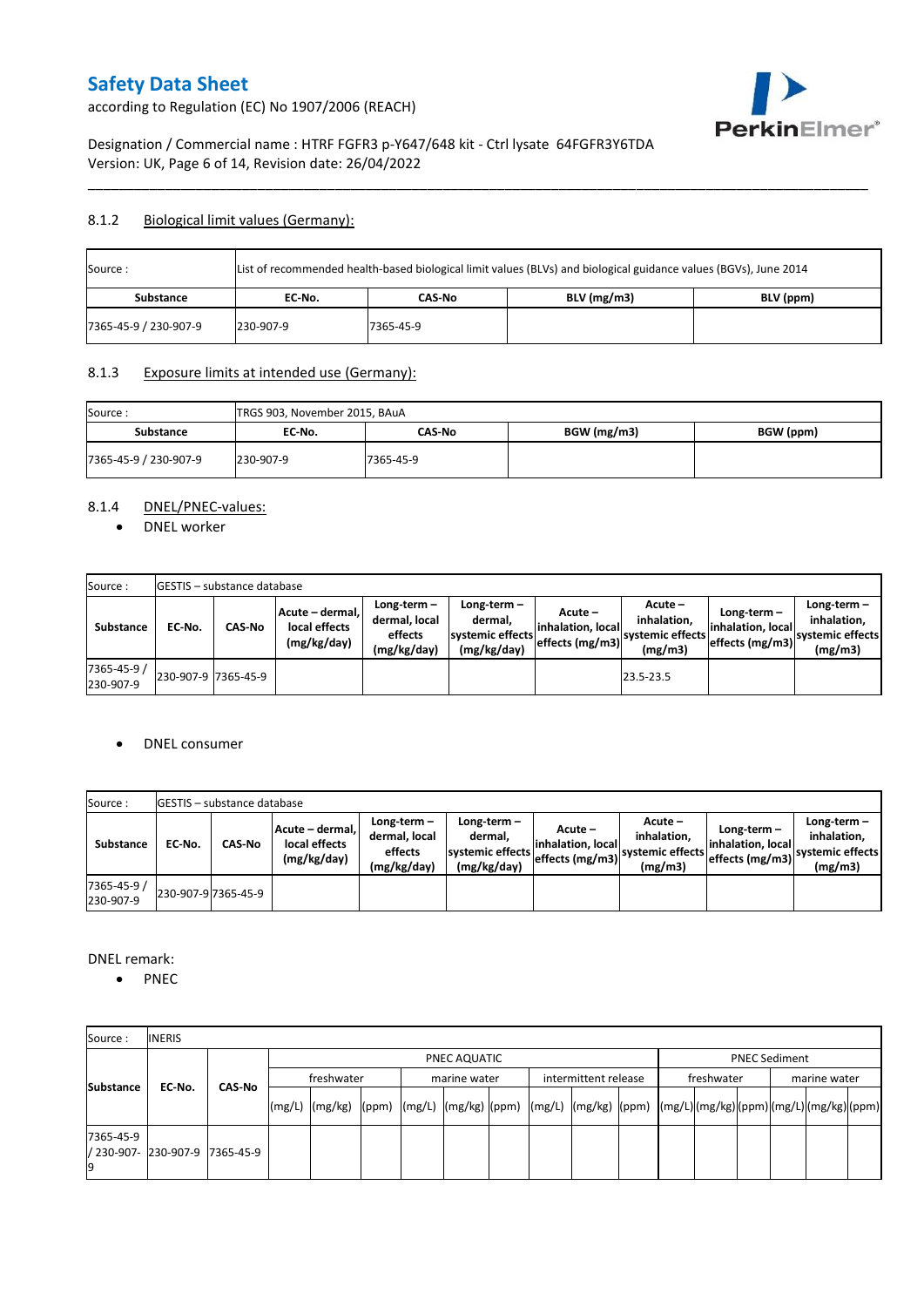

according to Regulation (EC) No 1907/2006 (REACH)

Designation / Commercial name : HTRF FGFR3 p-Y647/648 kit - Ctrl lysate 64FGFR3Y6TDA Version: UK, Page 7 of 14, Revision date: 26/04/2022

| Source:                 | <b>INERIS</b> |               |                  |         |       |                                |         |       |                 |         |       |                             |         |       |
|-------------------------|---------------|---------------|------------------|---------|-------|--------------------------------|---------|-------|-----------------|---------|-------|-----------------------------|---------|-------|
|                         |               |               | Others           |         |       |                                |         |       |                 |         |       |                             |         |       |
| <b>Substance</b>        | EC-No.        | <b>CAS-No</b> | <b>PNEC soil</b> |         |       | PNEC sewage treatment<br>plant |         |       | <b>PNEC</b> air |         |       | PNEC secondary<br>poisoning |         |       |
|                         |               |               | (mg/L)           | (mg/kg) | (ppm) | (mg/L)                         | (mg/kg) | (ppm) | (mg/L)          | (mg/kg) | (ppm) | (mg/L)                      | (mg/kg) | (ppm) |
| 7365-45-9/<br>230-907-9 | 230-907-9     | 7365-45-9     |                  |         |       |                                |         |       |                 |         |       |                             |         |       |

PNEC remark:

Control parameters remark:

### *8.2 Exposure controls*

- 8.2.1 Appropriate engineering controls:
- 8.2.2 Personal protective equipment:

**Eye / Face protection**: Safety glasses with side-shields ;

**Skin protection**:Gloves ;

**Respiratory protection**:Ensure adequate ventilation ;

**Thermal hazards**:

8.2.3 Environmental exposure controls:

# **Section 9 : Physical and chemical properties**

### *9.1 Information on basic physical and chemical properties*

|--|

| <b>Appearance</b>                                      |            |
|--------------------------------------------------------|------------|
| Physical state                                         | Liquid     |
| Colour<br>the control of the control of the control of | Colorless: |
| Odour                                                  |            |
| Odour threshold (ppm)                                  |            |

|                                          |                                       |  | Concentration<br>(mol/L) | Method | Temperature (°C) | Pressure (kPa) | Remark |
|------------------------------------------|---------------------------------------|--|--------------------------|--------|------------------|----------------|--------|
| pH                                       |                                       |  |                          |        |                  |                |        |
| Melting point (°C)                       |                                       |  |                          |        |                  |                |        |
| Freezing point (°C)                      |                                       |  |                          |        |                  |                |        |
| Initial boiling point/boiling range (°C) |                                       |  |                          |        |                  |                |        |
| Flash point (°C)                         |                                       |  |                          |        |                  |                |        |
| Evaporation rate (kg/m <sup>2</sup> /h)  |                                       |  |                          |        |                  |                |        |
| Flammability (type:) (%)                 |                                       |  |                          |        |                  |                |        |
| Upper/lower<br>flammability or explosive | Upper explosive limit<br>(%)          |  |                          |        |                  |                |        |
| limits                                   | Lower explosive limit (%)             |  |                          |        |                  |                |        |
| Vapour pressure (kPa)                    |                                       |  |                          |        |                  |                |        |
| Vapour density (g/cm <sup>3</sup> )      |                                       |  |                          |        |                  |                |        |
|                                          | Density (g/cm <sup>3</sup> )          |  |                          |        |                  |                |        |
| Densities                                | Relative density (g/cm <sup>3</sup> ) |  |                          |        |                  |                |        |
|                                          | Bulk density (g/cm <sup>3</sup> )     |  |                          |        |                  |                |        |
|                                          | Critical density (g/cm <sup>3</sup> ) |  |                          |        |                  |                |        |
| Solubility (Type: ) (g/L)                |                                       |  |                          |        |                  |                |        |
| n-octanol/water at pH :                  | Partition coefficient (log Pow)       |  |                          |        |                  |                |        |
| Auto-ignition temperature (°C)           |                                       |  |                          |        |                  |                |        |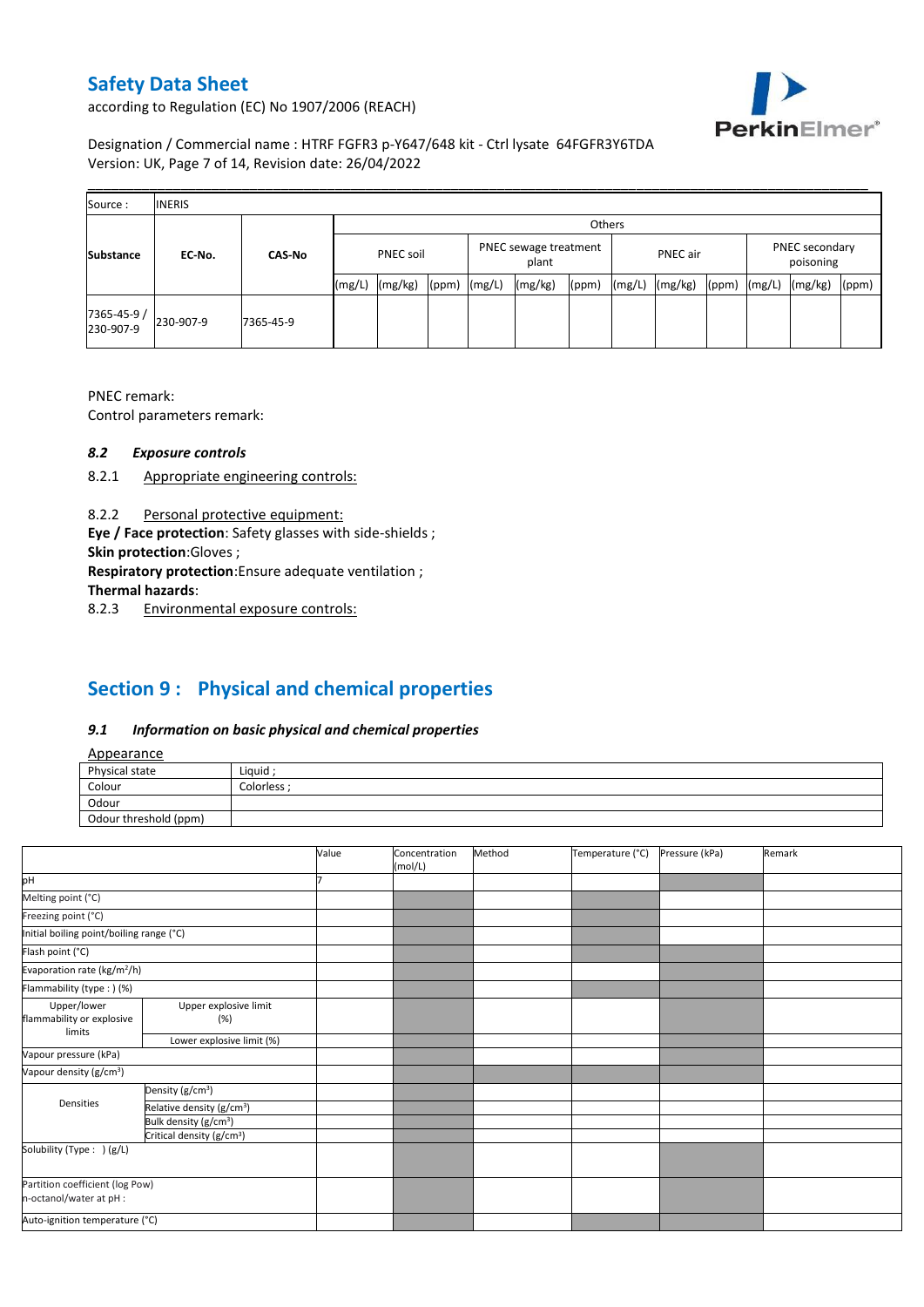

according to Regulation (EC) No 1907/2006 (REACH)

### Designation / Commercial name : HTRF FGFR3 p-Y647/648 kit - Ctrl lysate 64FGFR3Y6TDA Version: UK, Page 8 of 14, Revision date: 26/04/2022

| Decomposition temperature (°C)<br>Decomposition energy : kJ |                                           |  |  |  |
|-------------------------------------------------------------|-------------------------------------------|--|--|--|
|                                                             |                                           |  |  |  |
| Viscosity                                                   | Viscosity, dynamic (poiseuille)           |  |  |  |
|                                                             | Viscosity, cinematic (cm <sup>3</sup> /s) |  |  |  |
| Oxidising properties                                        |                                           |  |  |  |
| <b>Explosive properties</b>                                 |                                           |  |  |  |

### *9.2 Other information:*

No other relevant data available

## **Section 10 : Stability and reactivity**

- *10.1 Reactivity* This material is considered to be non-reactive under normal use conditions. ;
- *10.2 Chemical stability*
- *10.3 Possibility of hazardous reactions*
- *10.4 Conditions to avoid:*
- *10.5 Incompatible materials:*
- *10.6 Hazardous decomposition products:*

Does not decompose when used for intended uses. ;

## **Section 11 : Toxicological information**

Toxicokinetics, metabolism and distribution

### *11.1 Information on toxicological effects*

**Substances** 

**Acute toxicity**

Animal data: Acute oral toxicity:

| Substance name | LD50<br>(mg/kg) | <b>Species</b> | Method | Symptoms / delayed effects | Remark |
|----------------|-----------------|----------------|--------|----------------------------|--------|
| 9002-93-1      | 1800-1800       | Rat            |        |                            |        |

Acute dermal toxicity:

Acute inhalative toxicity:

Practical experience / human evidence: Assessment / Classification: General Remark: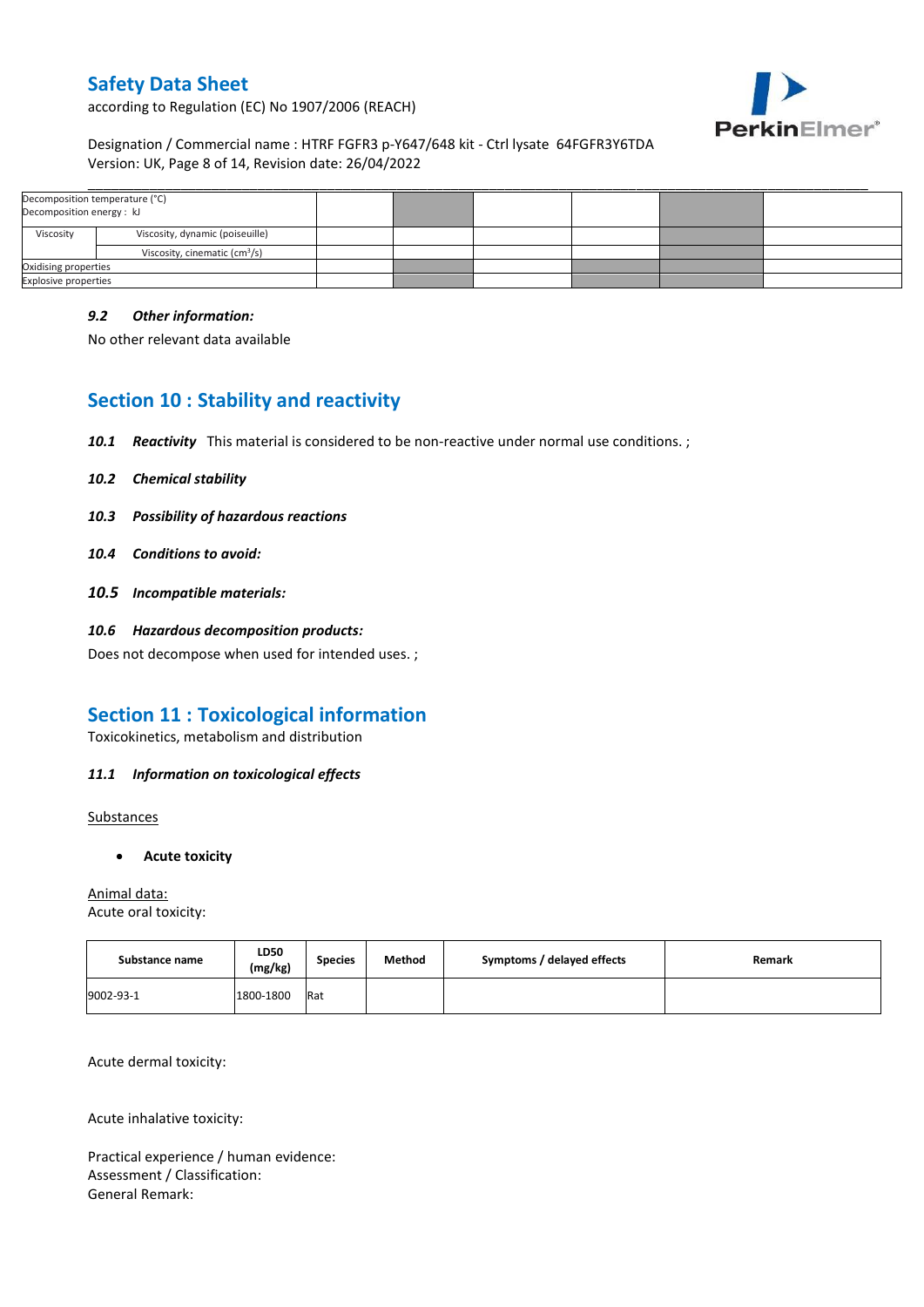according to Regulation (EC) No 1907/2006 (REACH)



Designation / Commercial name : HTRF FGFR3 p-Y647/648 kit - Ctrl lysate 64FGFR3Y6TDA Version: UK, Page 9 of 14, Revision date: 26/04/2022

#### **•** Skin corrosion/irritation

Animal data:

| Substance name | <b>Species</b> | Method | Exposure time | evaluation<br>$\sim$ | Score | Remark |
|----------------|----------------|--------|---------------|----------------------|-------|--------|
| 9002-93        |                |        |               |                      |       |        |

\_\_\_\_\_\_\_\_\_\_\_\_\_\_\_\_\_\_\_\_\_\_\_\_\_\_\_\_\_\_\_\_\_\_\_\_\_\_\_\_\_\_\_\_\_\_\_\_\_\_\_\_\_\_\_\_\_\_\_\_\_\_\_\_\_\_\_\_\_\_\_\_\_\_\_\_\_\_\_\_\_\_\_\_\_\_\_\_\_\_\_\_\_\_\_\_\_\_\_\_\_

In-vitro skin test method: In-vitro skin test result: Assessment / Classification:

#### **Eye damage/irritation**

Animal data:

| : name<br>substance | <b>Species</b> | $ -$<br>Method | <b>Exposure time</b> | Result/evaluation | Score | Remark |
|---------------------|----------------|----------------|----------------------|-------------------|-------|--------|
| 9002-93-1           | .<br>Rabbit    |                |                      | irritation        |       |        |

In vitro eye test method: In vitro eye test result: Assessment / Classification:

#### **CMR effects (carcinogenity, mutagenicity and toxicity for reproduction)**

o Germ cell mutagenicity:

Animal data:

Assessment / Classification:

o Carcinogenicity

Practical experience / human evidence: Animal data:

Other information: Assessment / Classification:

o Reproductive toxicity

Practical experience / human evidence: Animal data:

Other information: Assessment / Classification:

Overall assessment on CMR properties:

- **Specific target organ toxicity (single exposure)**
	- o STOT SE 1 and 2

Animal data:

Other information: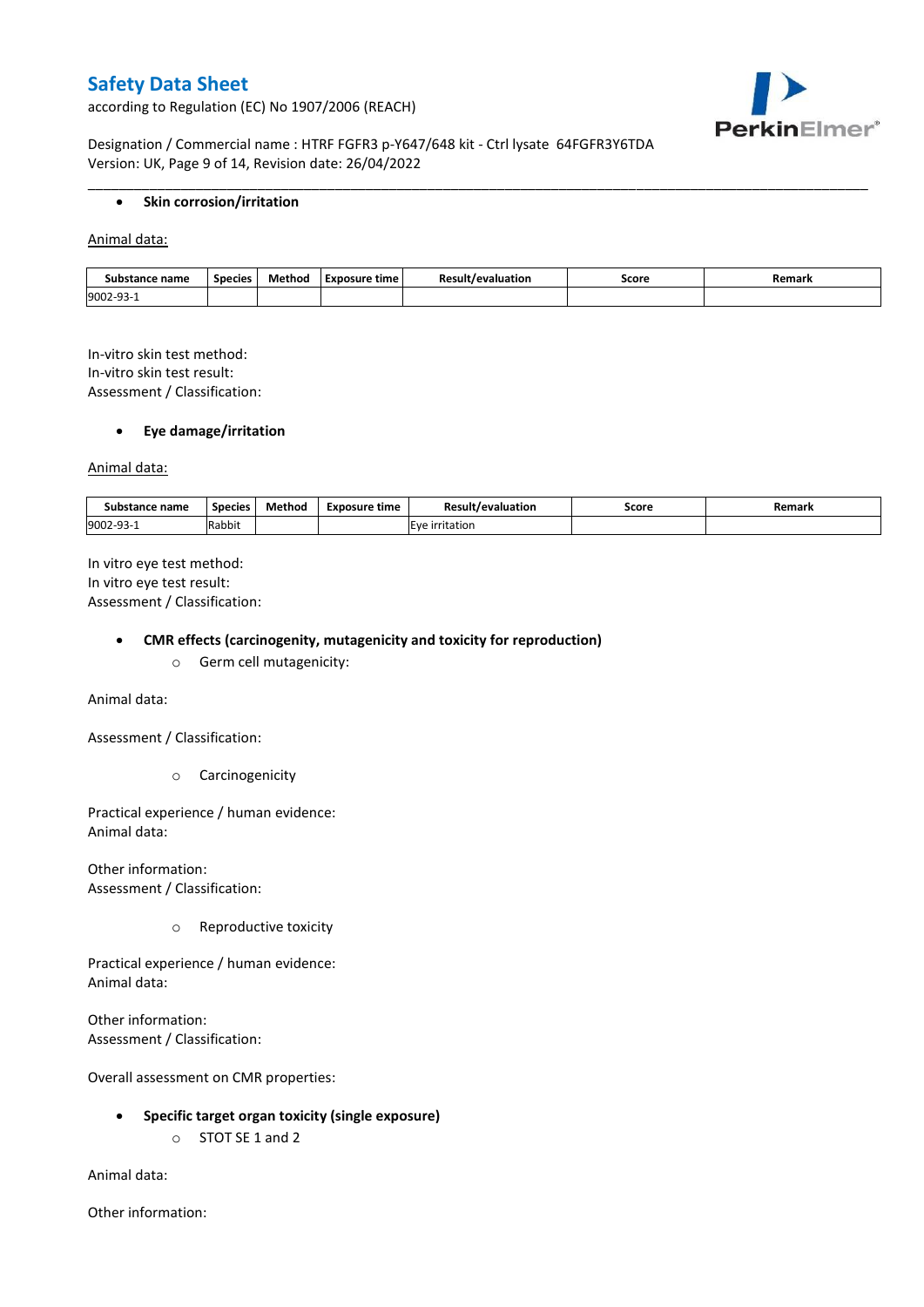according to Regulation (EC) No 1907/2006 (REACH)



Designation / Commercial name : HTRF FGFR3 p-Y647/648 kit - Ctrl lysate 64FGFR3Y6TDA Version: UK, Page 10 of 14, Revision date: 26/04/2022

\_\_\_\_\_\_\_\_\_\_\_\_\_\_\_\_\_\_\_\_\_\_\_\_\_\_\_\_\_\_\_\_\_\_\_\_\_\_\_\_\_\_\_\_\_\_\_\_\_\_\_\_\_\_\_\_\_\_\_\_\_\_\_\_\_\_\_\_\_\_\_\_\_\_\_\_\_\_\_\_\_\_\_\_\_\_\_\_\_\_\_\_\_\_\_\_\_\_\_\_\_

o STOT SE 3

Practical experience / human evidence:

Other information: Assessment / Classification:

#### **Specific target organ toxicity (repeated exposure)**

Practical experience / human evidence: Animal data:

Assessment / Classification: Other information

**Aspiration hazard**

Practical experience / human evidence: Experimental data: viscosity data: see SECTION 9. Assessment / Classification: Remark:

11.1.1 Mixtures No toxicological information is available for the mixture itself

## **Section 12 : Ecological information**

In case that test data regarding one endpoint/differentiation exist for the mixture itself, the classification is carried out according to the substance criteria (excluding biodegradation and bioaccumulation). If no test data exist, the criteria for mixture classification has to be used (calculation method) in this case the toxicological data of the ingredients are shown.

#### *12.1 Aquatic toxicity:*

Acute (short-term) fish toxicity

| Source:          | Informations relatives à la réglementation VME (France) : ED 984, 07.2012 |               |                       |                       |                  |                                                  |                              |        |        |                       |  |  |  |
|------------------|---------------------------------------------------------------------------|---------------|-----------------------|-----------------------|------------------|--------------------------------------------------|------------------------------|--------|--------|-----------------------|--|--|--|
| <b>Substance</b> | EC-No.                                                                    | <b>CAS-No</b> | <b>LC50</b><br>(mg/L) | <b>EC50</b><br>(mg/L) | Test<br>duration | <b>Species</b>                                   | Result/<br><b>Evaluation</b> | Method | Remark | <b>General Remark</b> |  |  |  |
| 9002-93-1        |                                                                           | 9002-93-1     | 8,9                   |                       |                  | Pimephales<br>96 promelas<br>(fathead<br>minnow) |                              |        |        |                       |  |  |  |

Chronic (long-term) fish toxicity

| Source:          | Informations relatives à la réglementation VME (France) : ED 984, 07.2012 |                                                                                                    |  |  |  |  |  |  |  |  |  |  |
|------------------|---------------------------------------------------------------------------|----------------------------------------------------------------------------------------------------|--|--|--|--|--|--|--|--|--|--|
| <b>Substance</b> | EC No.                                                                    | NOEC (mg/L) Test duration<br>Method<br><b>CAS-No</b><br><b>General Remark</b><br>Species<br>Remark |  |  |  |  |  |  |  |  |  |  |
| 9002-93-1        |                                                                           | 9002-93-1                                                                                          |  |  |  |  |  |  |  |  |  |  |

#### Acute (short-term) toxicity to crustacea

Source : Informations relatives à la réglementation VME (France) : ED 984, 07.2012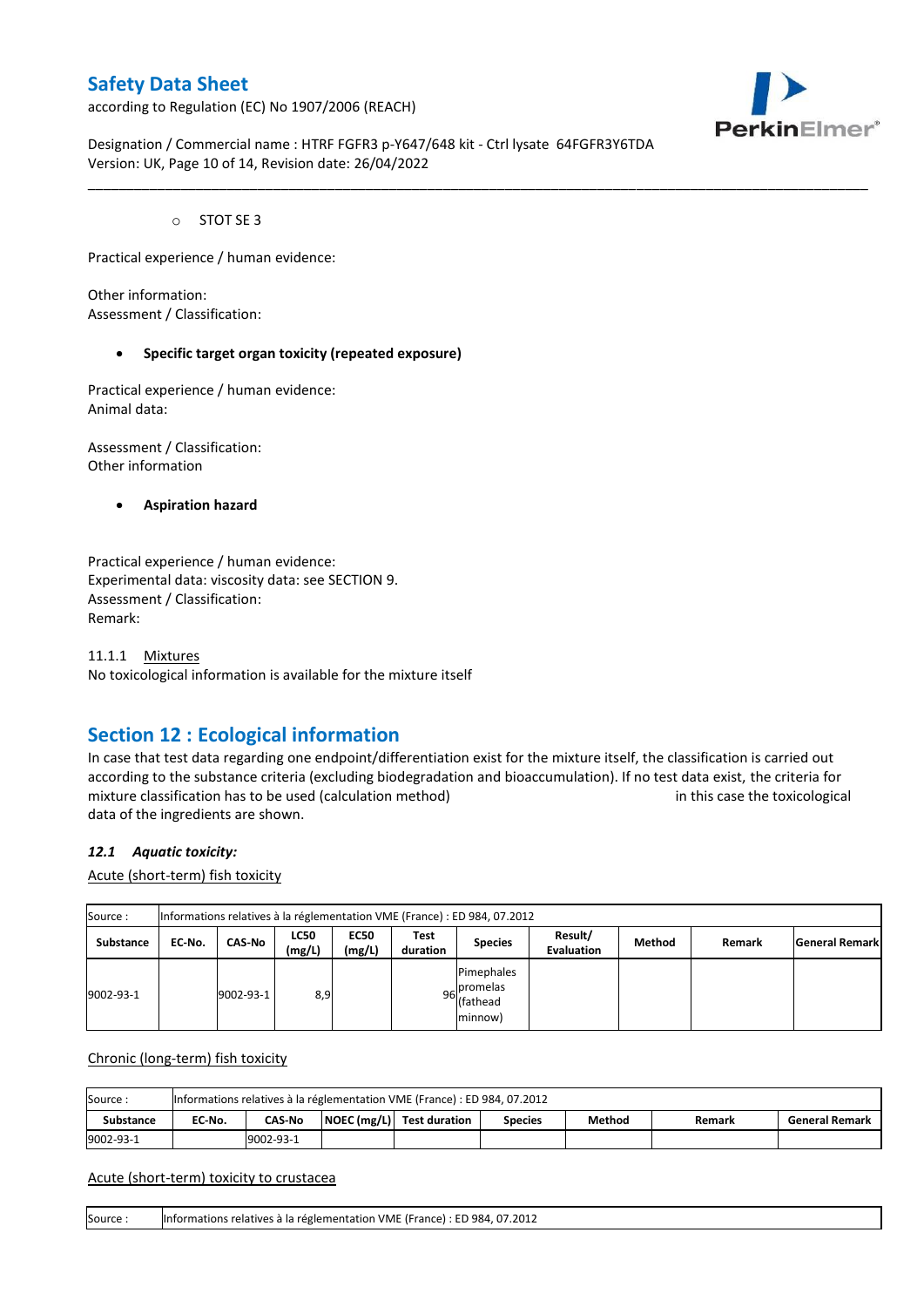

according to Regulation (EC) No 1907/2006 (REACH)

### Designation / Commercial name : HTRF FGFR3 p-Y647/648 kit - Ctrl lysate 64FGFR3Y6TDA Version: UK, Page 11 of 14, Revision date: 26/04/2022

| Substance | EC-No. | <b>CAS-No</b> | <b>EC50</b><br>(mg/L) | <b>Test duration</b> | <b>Species</b> | Result/<br><b>Evaluation</b> | Method | Remark | l General Remark l |
|-----------|--------|---------------|-----------------------|----------------------|----------------|------------------------------|--------|--------|--------------------|
| 9002-93-1 |        | 9002-93-1     | 26                    | 48                   |                |                              |        |        |                    |

Chronic (long-term) toxicity to crustacea

| Source:   | Informations relatives à la réglementation VME (France) : ED 984, 07.2012 |                                                                                                           |  |  |  |  |  |  |  |  |  |  |
|-----------|---------------------------------------------------------------------------|-----------------------------------------------------------------------------------------------------------|--|--|--|--|--|--|--|--|--|--|
| Substance | EC-No.                                                                    | NOEC (mg/L) Test duration<br>Method<br><b>CAS No</b><br><b>General Remark</b><br><b>Species</b><br>Remark |  |  |  |  |  |  |  |  |  |  |
| 9002-93-1 |                                                                           | 9002-93-1                                                                                                 |  |  |  |  |  |  |  |  |  |  |

### Acute (short-term) toxicity to algae and cyanobacteria

| Source:<br>Informations relatives à la réglementation VME (France) : ED 984, 07.2012 |                                                                                                                                              |           |  |  |  |  |  |  |  |  |  |
|--------------------------------------------------------------------------------------|----------------------------------------------------------------------------------------------------------------------------------------------|-----------|--|--|--|--|--|--|--|--|--|
| Substance                                                                            | Result/<br>EC50 (mg/L) Test duration<br><b>General Remark</b><br>CAS-No<br>Method<br>EC No.<br><b>Species</b><br>Remark<br><b>Evaluation</b> |           |  |  |  |  |  |  |  |  |  |
| 9002-93-1                                                                            |                                                                                                                                              | 9002-93-1 |  |  |  |  |  |  |  |  |  |

### Toxicity to microorganisms and other aquatic plants / organisms

| Source:   | Informations relatives à la réglementation VME (France) : ED 984, 07.2012 |           |               |                |        |        |                       |  |  |
|-----------|---------------------------------------------------------------------------|-----------|---------------|----------------|--------|--------|-----------------------|--|--|
| Substance | EC-No.                                                                    | CAS-No    | $EC50$ (mg/L) | <b>Species</b> | Method | Remark | <b>General Remark</b> |  |  |
| 9002-93-1 |                                                                           | 9002-93-1 |               |                |        |        |                       |  |  |

Assessment / Classification:

### *12.2 Persistence and degradability*

Biodegradation:

| Source:   | Informations relatives à la réglementation VME (France) : ED 984, 07.2012 |           |                 |                                    |                            |        |                                                                                      |  |  |
|-----------|---------------------------------------------------------------------------|-----------|-----------------|------------------------------------|----------------------------|--------|--------------------------------------------------------------------------------------|--|--|
| Substance | EC No.                                                                    | CAS-No    | <b>Inoculum</b> | <b>Biodegradation</b><br>parameter | Degradation<br>rate $(\%)$ | Method | Remark                                                                               |  |  |
| 9002-93-1 |                                                                           | 9002-93-1 |                 | BOD (% of COD).                    | 36-36                      |        | In accordance with the required<br>stability the product is poorly<br>biodegradable. |  |  |

Abiotic Degradation:

| Source:   |        |               |                                            |                                       |      |    |        |        |
|-----------|--------|---------------|--------------------------------------------|---------------------------------------|------|----|--------|--------|
| Substance | EC-No. | <b>CAS-No</b> | <b>Abiotic</b><br>degradation test<br>type | Half-life time   Temperature  <br>(j) | (°C) | рH | Method | Remark |
| 9002-93-1 |        | 9002-93-1     |                                            |                                       |      |    |        |        |

Assessment / Classification:

### *12.3 Bioaccumulative potential*

Bioconcentration factor (BCF):

Ē

| Source:   |        |               |                |               |        |        |
|-----------|--------|---------------|----------------|---------------|--------|--------|
| Substance | EC No. | <b>CAS-No</b> | <b>Species</b> | <b>Result</b> | Method | Remark |
| 9002-93-1 |        | 9002-93-1     |                |               |        |        |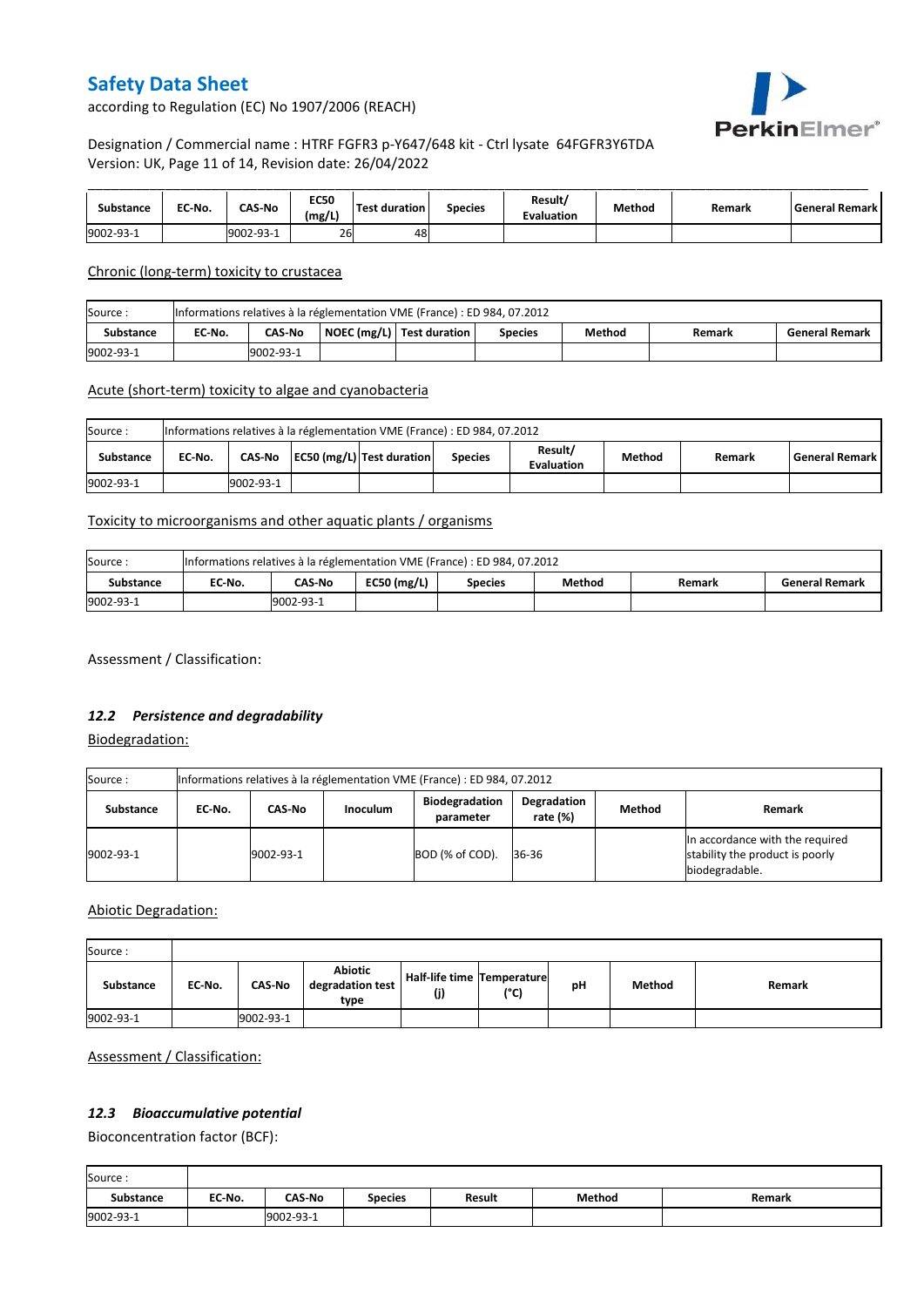PerkinElmer®

according to Regulation (EC) No 1907/2006 (REACH)

Designation / Commercial name : HTRF FGFR3 p-Y647/648 kit - Ctrl lysate 64FGFR3Y6TDA Version: UK, Page 12 of 14, Revision date: 26/04/2022

#### *12.4 Mobility in soil*

| Source:   |       |                 |                     |                          |                                        |           |                                         |                                            |                                                 |        |        |
|-----------|-------|-----------------|---------------------|--------------------------|----------------------------------------|-----------|-----------------------------------------|--------------------------------------------|-------------------------------------------------|--------|--------|
| Substance | EC n° |                 | CAS n° Distribution | <b>Transport</b><br>type | Henry's law<br>constant<br>(Pa.m3/mol) | Log KOC I | <b>Half-life</b><br>time in<br>soil (j) | Half-life<br>time in<br>fresh<br>water (j) | <b>Half-life</b><br>time in<br>sea water<br>(j) | Method | Remark |
| 9002-93-1 |       | 9002-<br>$93-1$ |                     |                          |                                        |           |                                         |                                            |                                                 |        |        |

\_\_\_\_\_\_\_\_\_\_\_\_\_\_\_\_\_\_\_\_\_\_\_\_\_\_\_\_\_\_\_\_\_\_\_\_\_\_\_\_\_\_\_\_\_\_\_\_\_\_\_\_\_\_\_\_\_\_\_\_\_\_\_\_\_\_\_\_\_\_\_\_\_\_\_\_\_\_\_\_\_\_\_\_\_\_\_\_\_\_\_\_\_\_\_\_\_\_\_\_\_

#### *12.5 Results of PBT and vPvB assessment*

#### *12.6 Other adverse effects:*

Additional ecotoxicological information:

## **Section 13 : Disposal considerations**

#### *13.1 Waste treatment methods*

Waste treatment options:Dispose of waste according to applicable legislation. ;

## **Section 14 : Transport information**

| <u>ADR/RID/AND/IMDG/IATA</u> |  |
|------------------------------|--|
| UN No.                       |  |
| UN Proper shipping name      |  |
| Transport hazard class(es)   |  |
| Hazard label(s)              |  |
|                              |  |
| Packing group                |  |

#### *Transport in bulk according to Annex II of MARPOL 73/78 and the IBC Code*

| Land transport (ADR/RID)                                             |                                               |
|----------------------------------------------------------------------|-----------------------------------------------|
| Classification code ADR:                                             | Special Provisions for ADR/RID:               |
| Limited quantities for ADR/RID:                                      | Excepted Quantities for ADR/RID:              |
| Packing Instructions for ADR/RID:                                    | Special packing provisions for ADR/RID:       |
| Mixed packing provisions:                                            |                                               |
| Portable tanks and bulk containers Instructions:                     |                                               |
| Portable tanks and bulk containers Special Provisions:               |                                               |
| <b>ADR Tank Code:</b>                                                | ADR Tank special provisions:                  |
| Vehicle for tank carriage:                                           |                                               |
| Special provisions for carriage Packages:                            |                                               |
| Special provisions for carriage Bulk:                                |                                               |
| Special provisions for carriage for loading, unloading and handling: |                                               |
| Special Provisions for carriage Operation:                           |                                               |
| Hazard identification No:                                            | Transport category (Tunnel restriction code): |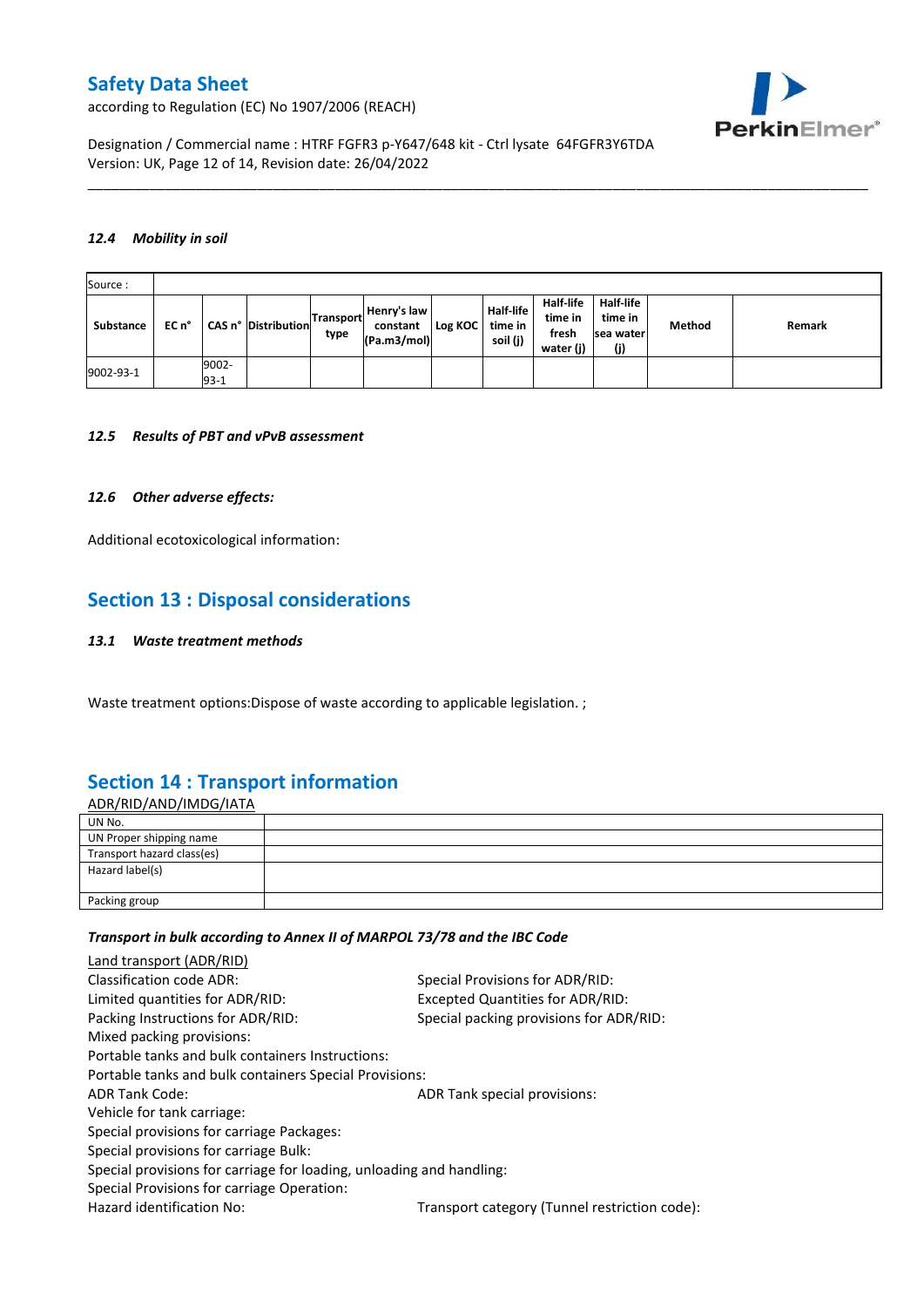according to Regulation (EC) No 1907/2006 (REACH)



Designation / Commercial name : HTRF FGFR3 p-Y647/648 kit - Ctrl lysate 64FGFR3Y6TDA Version: UK, Page 13 of 14, Revision date: 26/04/2022

\_\_\_\_\_\_\_\_\_\_\_\_\_\_\_\_\_\_\_\_\_\_\_\_\_\_\_\_\_\_\_\_\_\_\_\_\_\_\_\_\_\_\_\_\_\_\_\_\_\_\_\_\_\_\_\_\_\_\_\_\_\_\_\_\_\_\_\_\_\_\_\_\_\_\_\_\_\_\_\_\_\_\_\_\_\_\_\_\_\_\_\_\_\_\_\_\_\_\_\_\_

| Sea transport (IMDG)                                                   |                                            |  |  |  |
|------------------------------------------------------------------------|--------------------------------------------|--|--|--|
| Marine Pollutant:                                                      | Subsidiary risk(s) for IMDG:               |  |  |  |
| Packing provisions for IMDG:                                           | Limited quantities for IMDG:               |  |  |  |
| Packing instructions for IMDG:                                         | <b>IBC</b> Instructions:                   |  |  |  |
| <b>IBC Provisions:</b>                                                 | <b>IMO tank instructions:</b>              |  |  |  |
| UN tank instructions:                                                  | Tanks and bulk Provisions:                 |  |  |  |
| EmS:                                                                   | Stowage and segregation for IMDG:          |  |  |  |
| Properties and observations:                                           |                                            |  |  |  |
|                                                                        |                                            |  |  |  |
| Inland waterway transport (ADN)                                        |                                            |  |  |  |
| <b>Classification Code ADN:</b>                                        | <b>Special Provisions ADN:</b>             |  |  |  |
| Limited quantities ADN:                                                | <b>Excepted quantities ADN:</b>            |  |  |  |
| Carriage permitted:                                                    | Equipment required:                        |  |  |  |
| Provisions concerning loading and unloading:                           | Provisions concerning carriage:            |  |  |  |
| Number of blue cones/lights:                                           | Remark:                                    |  |  |  |
|                                                                        |                                            |  |  |  |
| Air transport (ICAO-TI / IATA-DGR)                                     |                                            |  |  |  |
| Subsidiary risk for IATA:                                              | Excepted quantity for IATA:                |  |  |  |
| Passenger and Cargo Aircraft Limited Quantities Packing Instructions:  |                                            |  |  |  |
| Passenger and Cargo Aircraft Limited Quantities Maximal Net Quantity : |                                            |  |  |  |
| Passenger and Cargo Aircraft Packaging Instructions :                  |                                            |  |  |  |
| Passenger and Cargo Aircraft Maximal Net Quantity :                    |                                            |  |  |  |
| Cargo Aircraft only Packaging Instructions :                           | Cargo Aircraft only Maximal Net Quantity : |  |  |  |
| ERG code:                                                              | <b>Special Provisions for IATA:</b>        |  |  |  |
|                                                                        |                                            |  |  |  |

# **Section 15 : Regulatory information**

### *15.1 Safety, health and environmental regulations/legislation specific for the substance or mixture* EU regulations

Authorisations and/or restrictions on use:

Authorisations: 9002-93-1 Restrictions on use: SVHC :9002-93-1

- Other EU regulations:
- Directive 2010/75/EC on industrial emissions

Not relevant

National regulations

### *15.2 Chemical Safety Assessment:*

For this mixture, no chemical safety assessment has been carried out